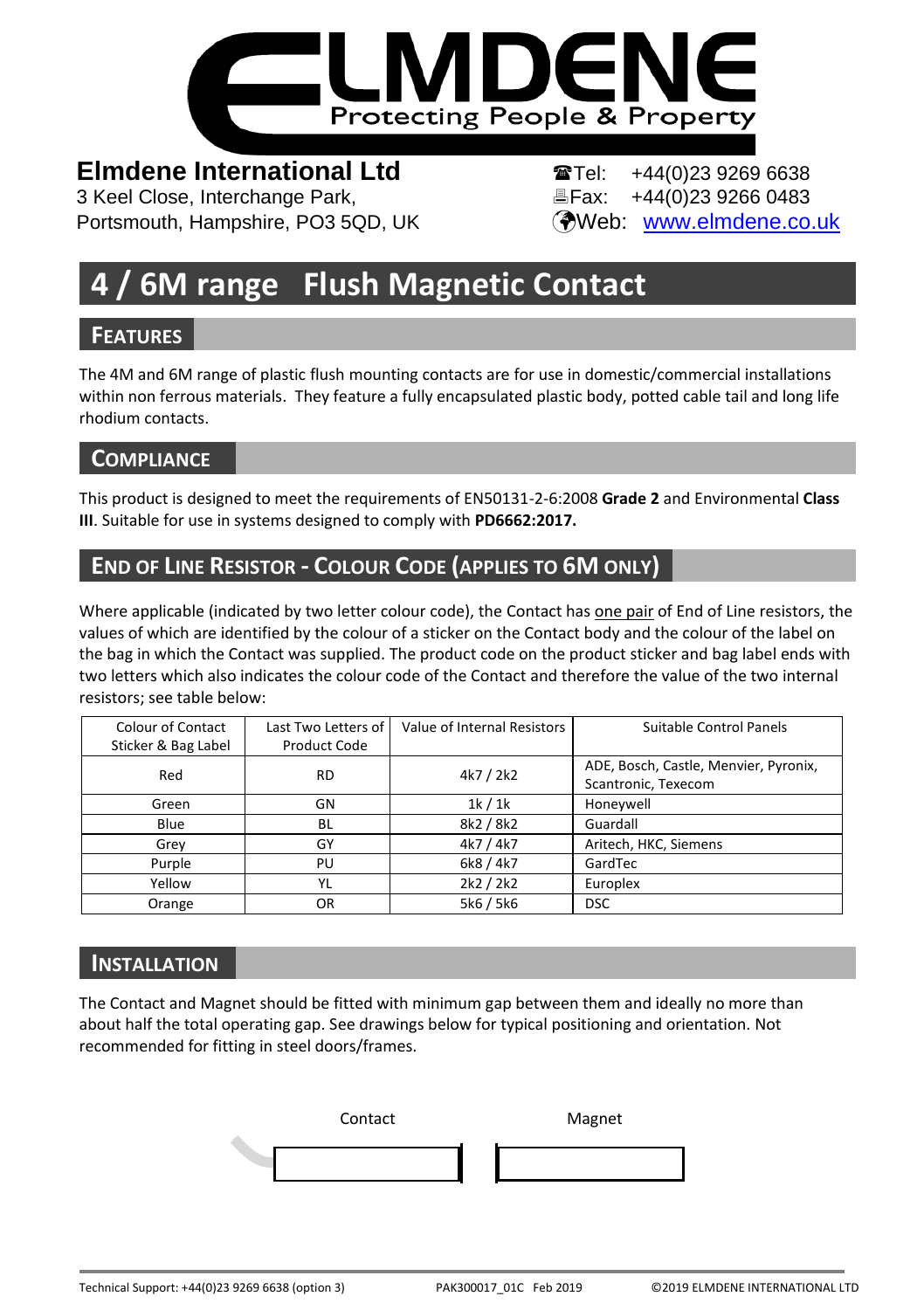

### **CONNECTION**

The Contact can be used in the following formats:

- Double pole (No Resistors) Single and double leaf doors Figures 1 & 2 (4M & 6M)
- Fully Supervised Loop Single and double leaf doors All panels except Guardall Figures 3 & 4 (6M only)
- Fully Supervised Loop Single and double leaf doors Guardall panels Figures 5 & 6 (6M only)

#### **IMPORTANT**

#### **Do not shorten cable before reading the following paragraph.**

The contact wires can be identified as follows:

#### **4M:**

(a) Four solid colours: Black & Red – Contact pair, Yellow & Blue – Tamper pair.

(b alternative) Four white cores: 2 x stripped – Contact pair, 2 x unstripped – Tamper pair.

#### **6M:**

(a) Six solid colours: Black & Red – Contact pair, Yellow & Blue – EOL pair, White & Green – Tamper pair.

(b alternative) Six white cores:

Contact pair – Black & Red sleeves, EOL pair – Yellow & Blue sleeves, Tamper pair – White sleeves.

To shorten the overall cable length where sleeves are fitted, strip the sheath and slide the sleeves down the wires, then cut the cable to the required length, ensuring the coloured sleeves remain on the core wires.

#### **Double Pole Wiring (4M or 6M)- No Resistors**

Figure 1: Single Leaf Door **Figure 2: Double Leaf Door** Figure 2: Double Leaf Door



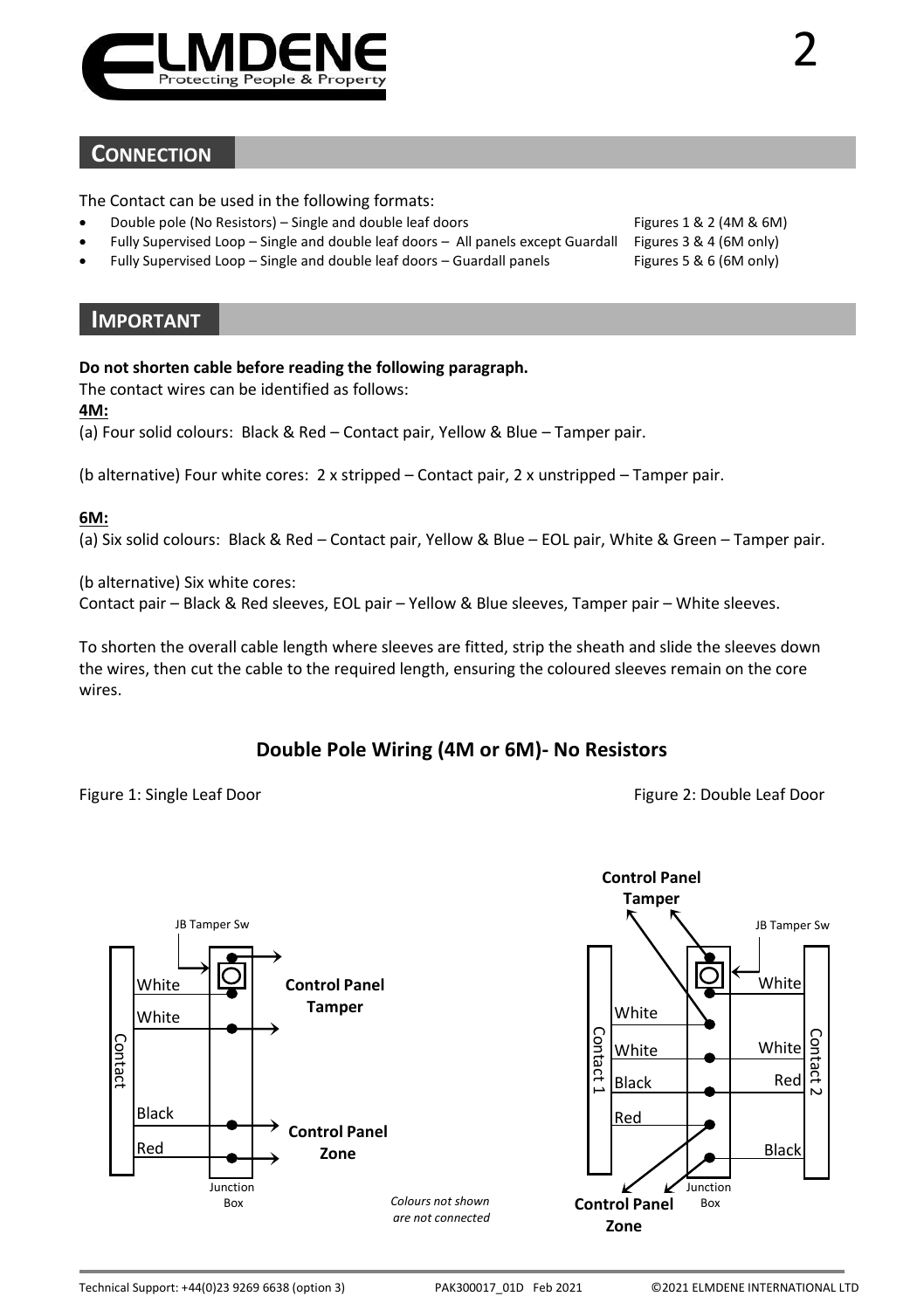

Figure 3: Single Leaf Door **Figure 4: Double Leaf Door** Figure 4: Double Leaf Door



## **Fully Supervised Loop (6M only) – Guardall Panels**

Figure 5: Single Leaf Door **Figure 5: Single Leaf Door** Figure 6: Double Leaf Door